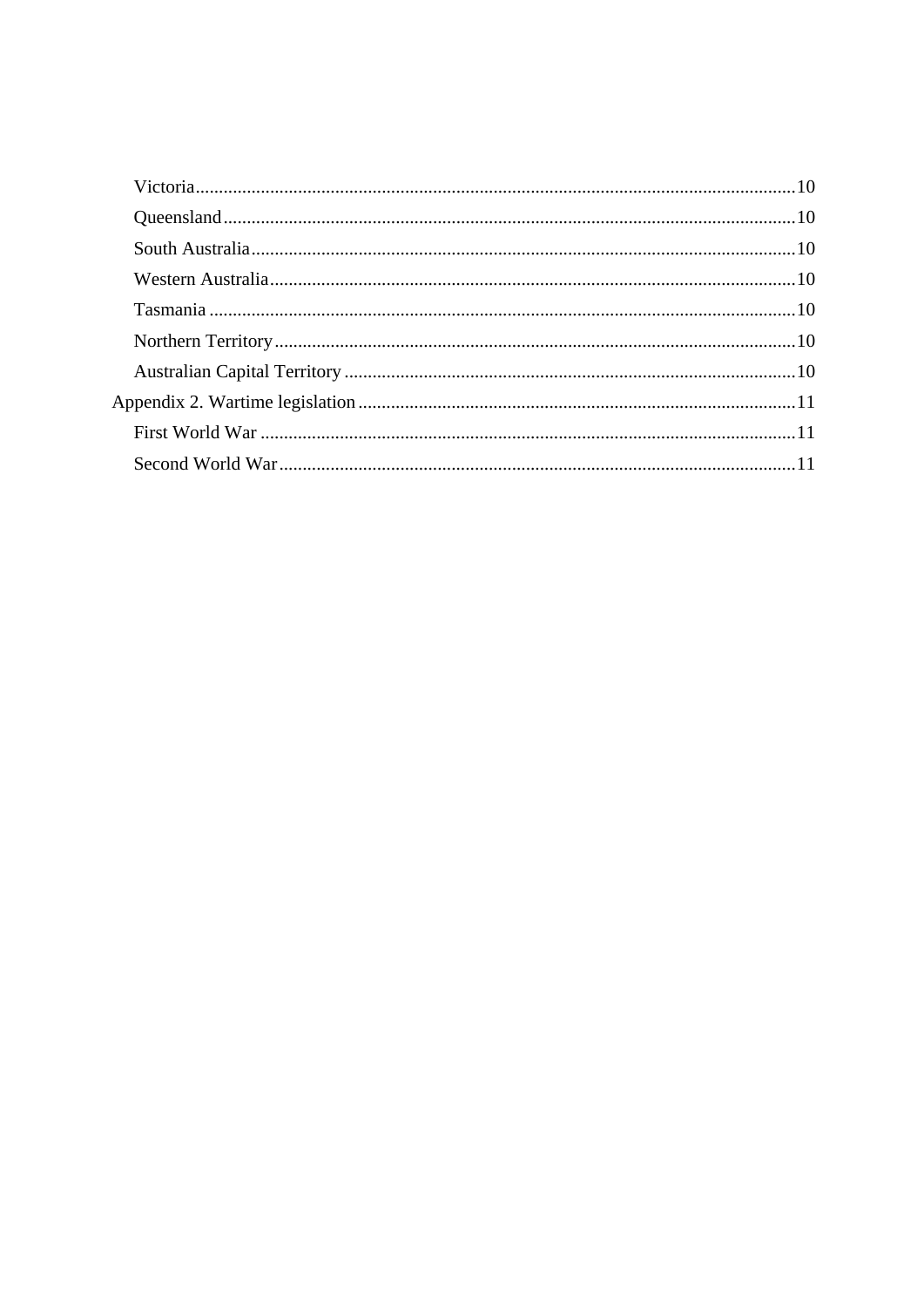### <span id="page-2-0"></span>**Introduction**

Daylight saving time in Australia has a long and chequered history.

This is largely because the responsibility for the setting of time zones has remained with state and territory authorities. Commonwealth power over weights and measures in the Constitution extends to the measurement of time, but whether it has power to legislate about time zones is not free from doubt. $<sup>1</sup>$  $<sup>1</sup>$  $<sup>1</sup>$ </sup>

This turbulent history is also because the institution of daylight saving time impacts in a fundamental way on the manner in which people lead their lives. This in turn means that there are many people who feel strongly on the issue and are vocal in their praise or criticism of daylight saving time.

This paper updates a September 2007 Parliamentary Library publication on the same topic; it provides more historical detail and sets out the changes that will be in place for the summer of [2](#page-2-2)008–09.<sup>2</sup> It also provides a ready reckoner to calculate time of day in any part of Australia throughout the daylight saving period and beyond.

### **Time zones**

### **World**

World time is measured in relation to Coordinated Universal Time  $(UTC)$ .<sup>[3](#page-2-3)</sup> Using UTC as local time worldwide would have the disadvantage that 12 o'clock at any place on the globe would not occur at around the time the sun is at its highest point in the sky at that place.

<sup>1</sup> 1. Section 51(xv) of the Constitution says that '[t]he Parliament shall, subject to this Constitution, have power to make laws for the peace, order, and good government of the Commonwealth with respect to ... weights and measures'. A private member's Bill, the National Measurement (Standard Time) Amendment Bill passed all stages in the House of Representatives in 1991. It was adopted by the then Labor government which introduced it into the Senate. It was withdrawn without vote from the Senate following the daylight saving referendum in Queensland in February 1992. In November 2006, Peter Conway from The Canberra Institute called on the federal government to use its powers to administer a national daylight saving system. See Megan Doherty, ['Idea sees light of day'](http://parlinfo/parlInfo/search/display/display.w3p;adv=yes;db=;group=;holdingType=;id=;orderBy=customrank;page=0;query=Id%3A%22media%2Fpressclp%2FS2KL6%22;querytype=;rec=0;resCount=Default), *Canberra Times*, 24 November 2006, p. 16.

<sup>2.</sup> Greg Baker, '[Daylight saving time—summer 2007–08](http://www.aph.gov.au/library/pubs/rp/2007-08/08rp06.pdf)', *Research paper*, no. 6, 2007–08, 6 September 2007.

<span id="page-2-3"></span><span id="page-2-2"></span><span id="page-2-1"></span><sup>3. &#</sup>x27;In 1970 the Coordinated Universal Time system was devised by an international advisory group of technical experts within the International Telecommunication Union (ITU). The ITU felt it was best to designate a single abbreviation for use in all languages in order to minimize confusion. Since unanimous agreement could not be achieved by using either the English word order, CUT, or the French word order, TUC, the acronym UTC was chosen as a compromise'.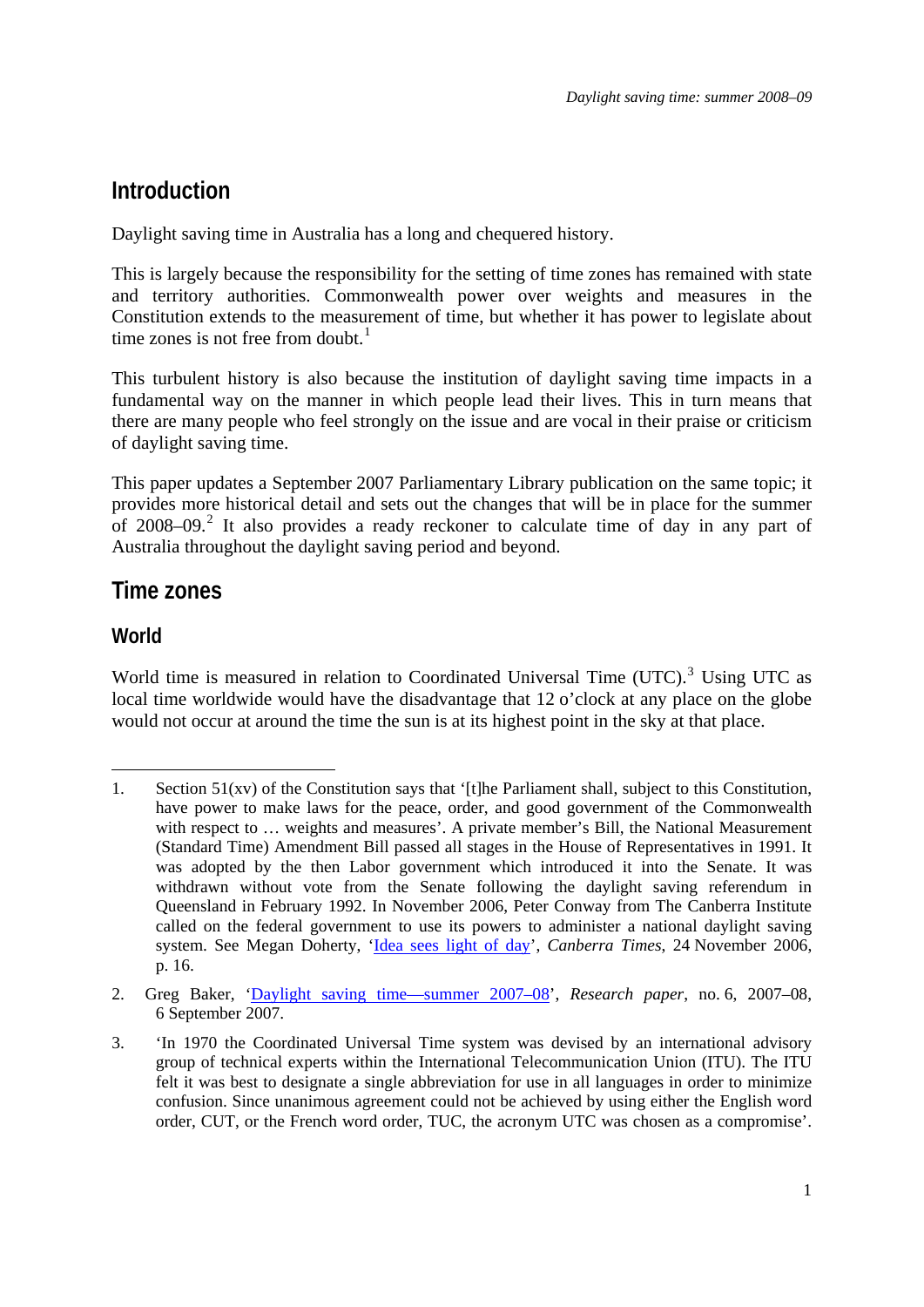<span id="page-3-0"></span>To avoid this problem the world is divided into time zones.<sup>[4](#page-3-1)</sup> Over the oceans, time zones are equally spaced and 15 degrees of longitude apart except for the deviations of the International Date Line. This makes 24 one-hour time zones totalling the full 360-degree circumference of the world.

Over land masses, political, administrative and geographic considerations have changed this ideal 15 degree geometry. In Australia this means that with one minor exception the borders of time zones follow state and territory boundaries.<sup>[5](#page-3-2)</sup>

#### **Australia**

<u>.</u>

Australia has three time zones. These are called Eastern Standard Time (EST), Central Standard Time (CST), and Western Standard Time (WST) which is sometimes called Western Australian Time. These zones are sometimes referred to as AEST, ACST and AWST respectively where the prefix refers to Australia. These time zones were set up by colonial legislatures in the mid to late  $1890s$ .<sup>[6](#page-3-3)</sup>

US National Institute of Standards and Technology, [http://tf.nist.gov/general/misc.htm,](http://tf.nist.gov/general/misc.htm) accessed 25 September 2008. The Australian version of UTC is known as UTC(AUS); it is mandated in Australia by the *National Measurement Act 1960* and maintained by the National Measurement Institute (NMI). See 'Time', *Fact Sheet*, NMI, <http://www.measurement.gov.au/assets/documents/nmiinternet/NMI0720051222141503.pdf>, accessed 25 September 2008. Note that UTC has replaced Greenwich Mean Time (GMT) for the purposes of civil time.

- <span id="page-3-1"></span>4 Historically, time of day for each location was determined by defining midday as when the sun was at its highest point in the sky. With the introduction of fast land travel, particularly railways, timetabling arrival and departure times became a significant problem with the multiplicity of local time systems. Greenwich Mean Time (GMT) was adopted in England as the national standard of time by railways in the 1840s, and a series of time zones was developed in the USA by railways in 1883. GMT has since been replaced by the atomic-based time system, Coordinated Universal Time. John Birch, Executive Director 1986–2000, National Standards Commission, personal communication, 19 August 2007; and Graeme Davidson, *The Unforgiving Minute: How Australians Learned to Tell the Time*, OUP, Melbourne, 1993, p. 71.
- <span id="page-3-2"></span>5. The minor exception is Broken Hill on which there is more following in the main text. There are also some local unofficial variations for those people living in the south-east corner of Western Australia along the Eyre Highway between South Australia and Western Australia. In towns such as Eucla, the time is set at UTC plus 8 hours and 45 minutes, viz. half way between South Australian and Western Australian times. It is unofficially known as Central Western Standard Time. See http://en.wikipedia.org/wiki/Time in Australia and [http://en.wikipedia.org/wiki/Eucla,\\_Western\\_Australia,](http://en.wikipedia.org/wiki/Eucla,_Western_Australia) both accessed 25 September 2008; and Gwillim Law, 'Time Zones of Australia', *Administrative Divisions of Countries*, [http://www.statoids.com/tau.html,](http://www.statoids.com/tau.html) accessed 25 September 2008.
- <span id="page-3-3"></span>6. Jan Todd, *For Good Measure: The Making Of Australia's Measurement System*, Allen & Unwin, Crows Nest, 2004, pp. 28–9. Note that all states standardised their time zones from the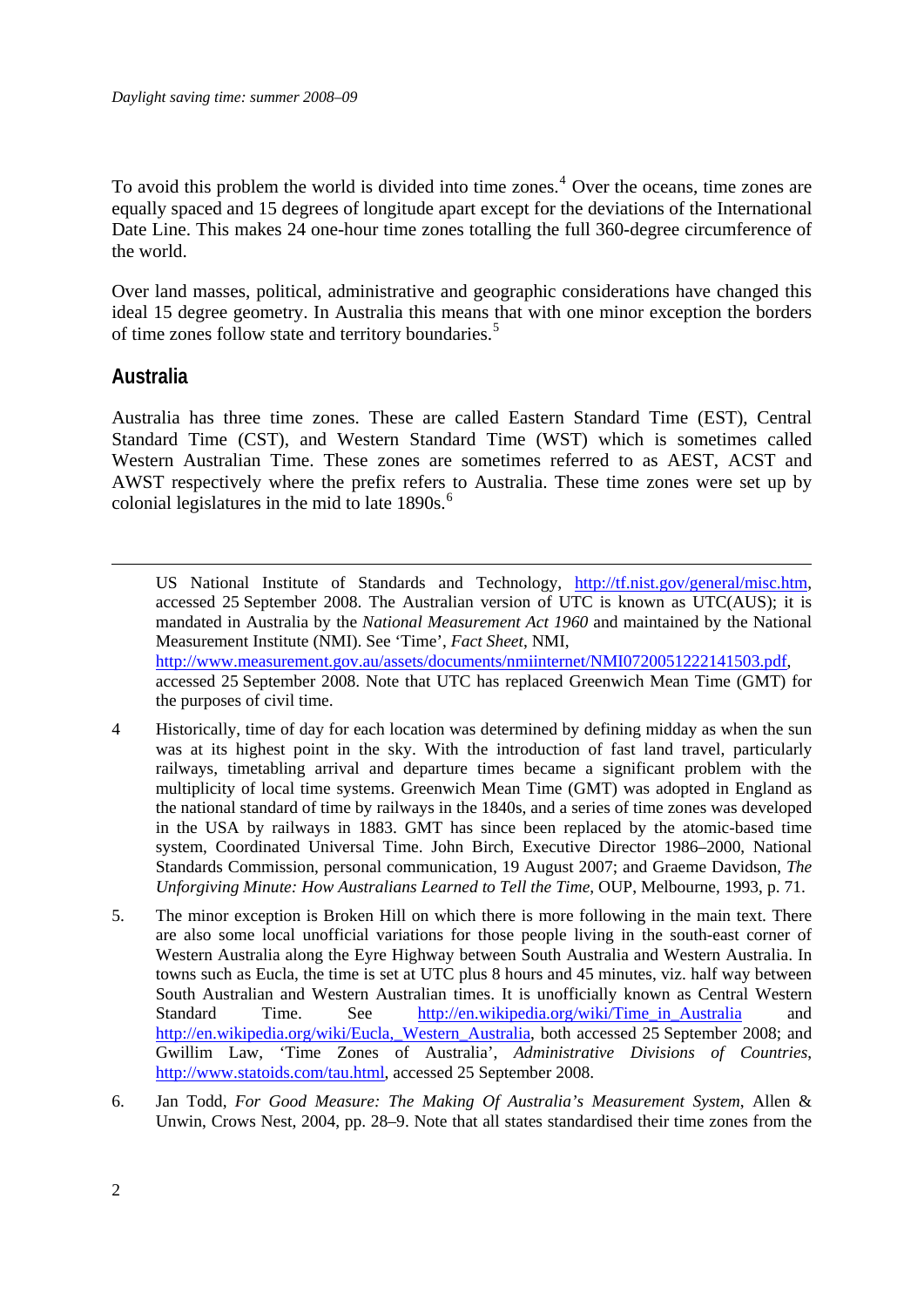<span id="page-4-0"></span>EST is 10 hours ahead of UTC. In winter it applies to New South Wales, except in Broken Hill<sup>[7](#page-4-0)</sup> which is on CST; Victoria; Queensland; Tasmania; and the Australian Capital Territory. Lord Howe Island is administratively part of New South Wales, but has standard time 10 hours 30 minutes ahead of UTC.<sup>[8](#page-4-0)</sup>

CST is 9 hours 30 minutes ahead of UTC. CST applies throughout South Australia, the Northern Territory and Broken Hill in New South Wales.<sup>[9](#page-4-0)</sup>

WST is 8 hours ahead of UTC and applies throughout Western Australia.

### **External territories**

Australia has other time zones that are associated with the external territories under its control. The Cocos (Keeling) Islands are 6 hours and 30 minutes ahead of UTC; Christmas Island is 7 hours ahead of UTC; and Norfolk Island is 11 hours 30 minutes ahead of UTC.

Australia's four Antarctic bases have their times determined more for convenience of contact with the [Australian Antarctic Division](http://www.aad.gov.au/) of the Department of Environment, Water, Heritage and the Arts in Hobart than their geographic location. Mawson is 6 hours ahead of UTC; Davis is 7 hours ahead of UTC; Casey is 8 hours ahead of UTC; and Macquarie Island is 10 hours ahead of UTC. The territories of Heard Island and McDonald Islands; the Coral Sea Islands; and Ashmore and Cartier Islands are usually uninhabited and do not have times set for them.

## **Daylight saving time**

1

Daylight saving is the name for the process of putting clocks forward by one hour during summer to extend the hours of daylight available at the end of the normal working day. It was

- 7. Strictly this refers to the County of Yancowinna.
- 8. Times for Broken Hill and Lord Howe Island, as well as New South Wales, are set out in the New South Wales *[Standard Time Act 1987](http://www.legislation.nsw.gov.au/summarize/inforce/s/1/?TITLE=%22Standard%20Time%20Act%201987%20No%20149%22&nohits=y)*.
- 9. Legislatively Broken Hill time is defined by the New South Wales Act; this time coincides with CST.

beginning of February 1895; at that time South Australian time was set half way between the east and west coasts. Following legislation, South Australia changed its standard time to 30 minutes closer to the east coast in 1898 but there has been some debate in the past few years variously about again setting South Australian time to mid-way between east and west coasts and about setting South Australian time to Eastern Standard Time. See, for example, ABC News, '[MP fights against joining eastern time zone](http://www.abc.net.au/news/stories/2004/12/15/1265608.htm)', 15 December 2004, accessed 26 September 2008, and Editorial, '[Right time for daylight saving trial'](http://parlinfo.aph.gov.au/parlInfo/search/display/display.w3p;adv=yes;db=;group=;holdingType=;id=;orderBy=customrank;page=0;query=Id%3A%22media%2Fpressclp%2FZHIN6%22;querytype=;rec=0;resCount=Default), *The Advertiser*, 29 June 2007, p. 16. Part of the explanation for state and territory based time zones is that these were set up before Federation. John Birch, Executive Director 1986–2000, National Standards Commission, personal communication, 19 August 2007.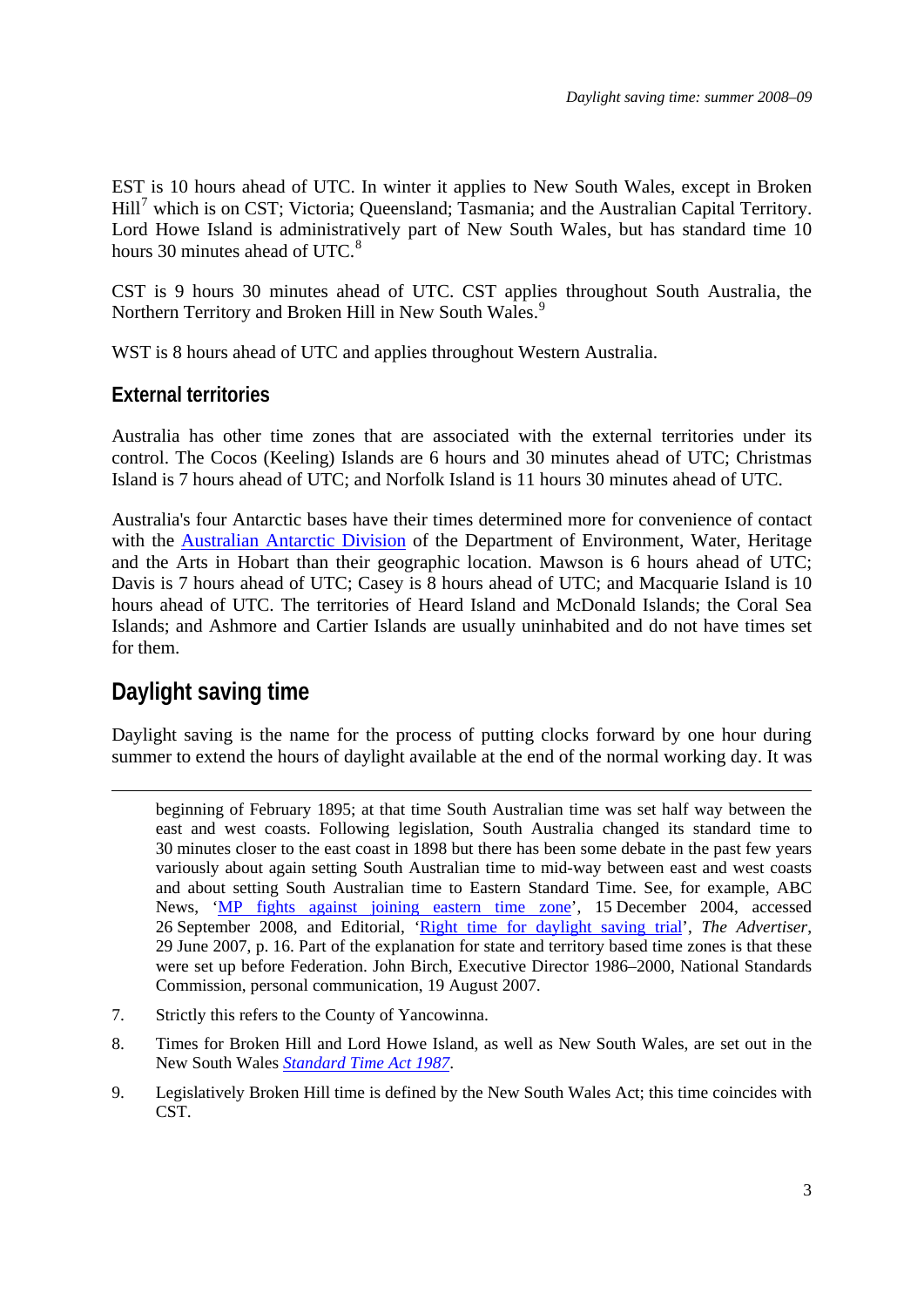<span id="page-5-0"></span>introduced across Australia in 1917 as a wartime fuel-saving measure, but was abandoned the same year in the face of public opposition. It was introduced across Australia again in 1942 under National Security Regulations and in the summers of 1942–43 and 1943–44. Western Australia, which had made strong representations, was exempt from daylight saving in  $1943 - 44$ .<sup>[10](#page-5-0)</sup>

There was no daylight saving time in Australia after the Second World War until Tasmania excluding King Island—introduced it in  $1967-68$ <sup>[11](#page-5-0)</sup> New South Wales, Victoria, Queensland, South Australia and the Australian Capital Territory adopted daylight saving time in  $1971$ .<sup>[12](#page-5-0)</sup>

Queensland abandoned daylight saving time in 1972, reintroduced it in 1989 and abandoned it again following a referendum in 1992. In 2006, a Queensland Parliament E-Petition in favour of the introduction of daylight saving time was signed by 62 232 people; a parallel E-Petition against the introduction of daylight saving time was signed by  $7516$  people.<sup>[13](#page-5-0)</sup> In response to the petitions, the then acting Premier, Anna Bligh, in rejecting any change noted that she was 'unaware of any current workable model for state-wide daylight saving that would be supported by a majority of Queenslanders'.<sup>[14](#page-5-0)</sup> Later, Premier Peter Beattie indicated that the Queensland government would gauge public support for a two-zone daylight saving time system for Queensland. He was reported as saying that an assessment would be made to see if 'people believe that the southeast corner [of Queensland] should be able to be in a separate time zone with daylight saving'.<sup>[15](#page-5-0)</sup> A further two E-Petitions were presented during

11. Bureau of Meteorology, 'Daylight saving time: implementation dates of daylight saving time within Australia', [http://www.bom.gov.au/climate/averages/tables/dst\\_times.shtml](http://www.bom.gov.au/climate/averages/tables/dst_times.shtml), accessed 26 September 2008.

- 12. During daylight saving time, Australian Eastern Standard Time (AEST) becomes Australian Eastern Daylight Time (AEDT) and Australian Central Standard Time (ACST) becomes Australian Central Daylight Time (ACDT). See [http://www.australia.gov.au/Time,](http://www.australia.gov.au/Time) accessed 26 September 2008.
- 13. E-Petitions can be found through [http://www.parliament.qld.gov.au/view/EPetitions%5FQLD/ClosedEPetitions.aspx?LIndex=2.](http://www.parliament.qld.gov.au/view/EPetitions%5FQLD/ClosedEPetitions.aspx?LIndex=2) The two E-Petitions referred to here are numbered 553–05 and 571–05 respectively. Accessed 26 September 2008.
- 14. Anna Bligh MP, acting Premier of Queensland, <http://www.parliament.qld.gov.au/view/EPetitions%5FQLD/responses/553-05.pdf>, and <http://www.parliament.qld.gov.au/view/Epetitions%5FQLD/responses/571-05.pdf>, 20 May 2006, accessed 26 September 2008.
- 15. Steven Wardill, ['Premier looks at daylight saving'](http://parlinfoweb.aph.gov.au/piweb/TranslateWIPILink.aspx?Folder=pressclp&Criteria=CITATION_ID:FAKL6;), *Courier Mail*, 23 November 2006, p. 3. The AC Nielsen report on its daylight saving time survey is *[Understanding attitudes towards](http://www.premiers.qld.gov.au/library/pdf/DS_Full_Report.pdf)*

1

<sup>10.</sup> Commonwealth Bureau of Census and Statistics, *Official Year Book of the Commonwealth of Australia*, no. 36, 1944–1945, p. 1119. A good summary of daylight saving in Australia to the early 1990s is in Graeme Davison, *The Unforgiving Minute: How Australians Learned to Tell the Time*, OUP, Melbourne, 1993, pp. 114–121. Appendix 2 has more details of wartime daylight saving time legislation.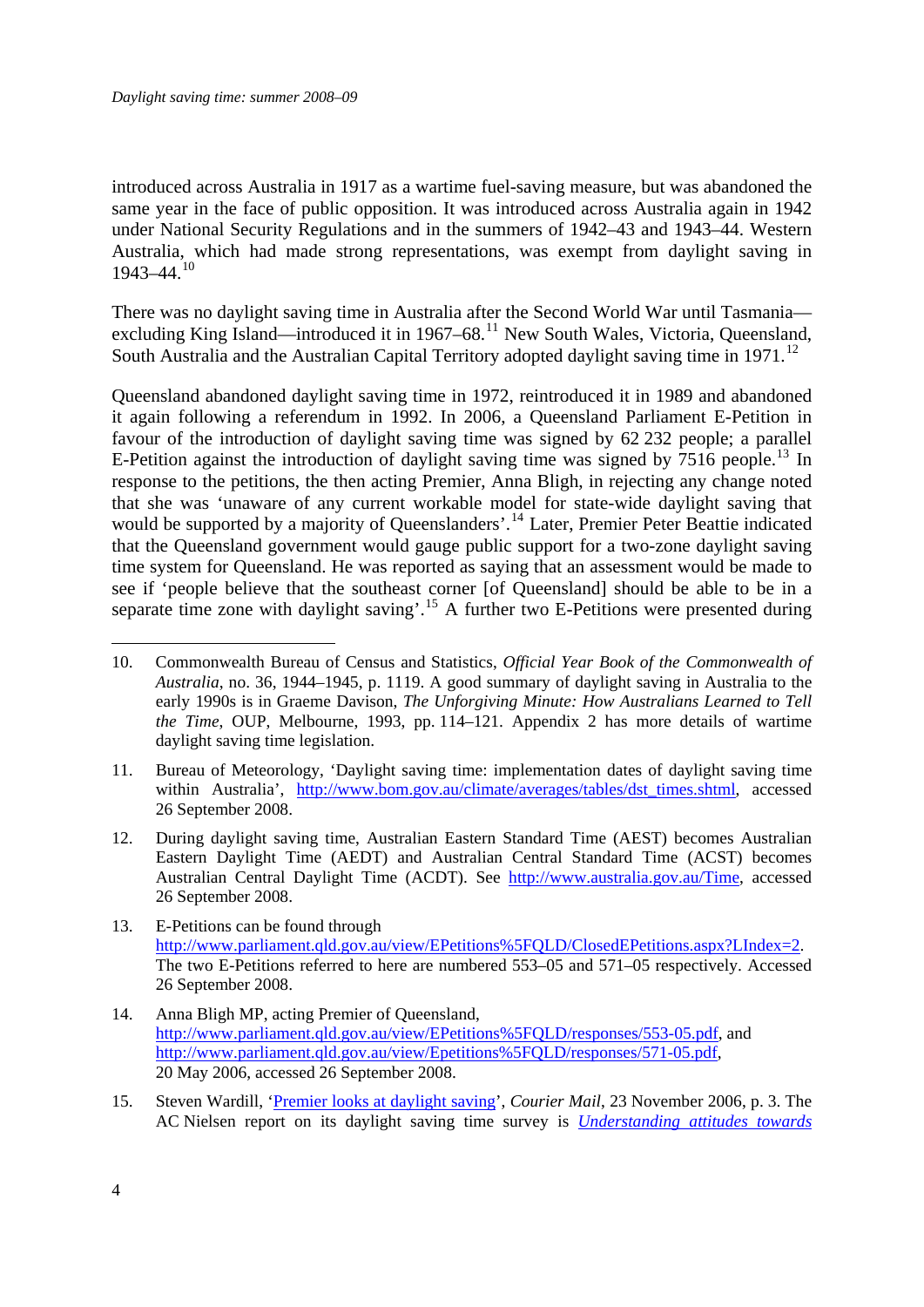<span id="page-6-0"></span>2007 and 2008; one requested a referendum to introduce daylight saving time, the other a referendum to trial daylight saving time.<sup>[16](#page-6-0)</sup> In responding to these E-Petitions, the Queensland Premier, Anna Bligh, drew on the Beattie-commissioned AC Nielsen survey report and noted that ' ... there continues to be strong opposition to daylight saving from communities in regional and rural areas ... ' and ' ... strong opposition to the introduction of a split time zone in Queensland ... ' She emphatically stated that the government '... does not propose to conduct a referendum or introduce a trial to further gauge public opinion on this matter.<sup>[17](#page-6-0)</sup>

Western Australia adopted daylight saving time in 1974, but abandoned it following a referendum in 1975. It then reintroduced it in 1983–84, only to abandon it again following a referendum during 1984. A further referendum in 1992 sealed the fate of daylight saving time in Western Australia until the question resurfaced during 2006. On 24 October 2006, the Premier of Western Australia, Alan Carpenter, indicated his support for a three-year trial of daylight saving time in Western Australia beginning on the first Sunday in the 2006–07 summer, 3 December.<sup>[18](#page-6-0)</sup> This, coupled with the decision by both sides of politics to support a free vote, led to a 37–14 vote in the Legislative Assembly in favour of the daylight saving time trial. A subsequent vote of the Legislative Council passed the trial with a vote of 21– 10.[19](#page-6-0) The Western Australian *Daylight Saving Act 2006* legislates that daylight saving time in that state begins on the last Sunday in October and finishes on the last Sunday in March; the dates of these Sundays are included in the legislation. A referendum on the future of daylight saving in Western Australia will be held in 2009 after the three-year trial has been completed. $^{20}$  $^{20}$  $^{20}$ 

*[daylight saving in Queensland—resident and business surveys on behalf of Department of the](http://www.premiers.qld.gov.au/library/pdf/DS_Full_Report.pdf)  [Premier and Cabinet](http://www.premiers.qld.gov.au/library/pdf/DS_Full_Report.pdf)*, accessed 26 September 2008.

16. The E-Petitions can be found through http://www.parliament.qld.gov.au/view/EPetitions%5FQLD/ClosedEPetitions.aspx?LIndex=2 The two E-Petitions referred to here are numbered 931–07 and 973–07 respectively. Accessed 26 September 2008.

<u>.</u>

- 17. Anna Bligh, Premier of Queensland, <http://www.parliament.qld.gov.au/view/EPetitions%5FQLD/responses/TP2778-2007.pdf>, and <http://www.parliament.qld.gov.au/view/EPetitions%5FQLD/responses/973.pdf>, 21 December 2007 and 11 June 2008 respectively, accessed 26 September 2008. While showing 59 per cent in favour state wide, the survey showed 52 per cent of people outside the state's south east corner were not in favour of daylight saving time.
- 18. Amanda O'Brien, '[West to clock on for daylight saving after Carpenter backs trial'](http://parlinfo.aph.gov.au/parlInfo/search/display/display.w3p;adv=yes;db=;group=;holdingType=;id=;orderBy=customrank;page=0;query=Id%3A%22media%2Fpressclp%2F7Q8L6%22;querytype=;rec=0;resCount=Default), *The Australian*, 25 October 2006, p. 4.
- 19. Ben Spencer, '[It's daylight to rivals as MLCs bed down trial'](http://parlinfoweb.aph.gov.au/piweb/TranslateWIPILink.aspx?Folder=PRESSCLP&Criteria=CITATION_ID:LJJL6;), *West Australian*, 22 November 2006, p. 4.
- 20. The referendum will be held no later than 13 September 2009. Katie Hampson, ['Clocks go](http://parlinfo.aph.gov.au/parlInfo/search/display/display.w3p;adv=yes;db=;group=;holdingType=;id=;orderBy=customrank;page=0;query=Id%3A%22media%2Fpressclp%2FVRNL6%22;querytype=;rec=0;resCount=Default)  [forward—WA moves with them'](http://parlinfo.aph.gov.au/parlInfo/search/display/display.w3p;adv=yes;db=;group=;holdingType=;id=;orderBy=customrank;page=0;query=Id%3A%22media%2Fpressclp%2FVRNL6%22;querytype=;rec=0;resCount=Default), *West Australian*, 2 December 2006, p. 14. See also *[Daylight](http://www.slp.wa.gov.au/pco/prod/FileStore.nsf/Documents/MRDocument:579P/$FILE/DaylightSavingAct2006_00-a0-06.pdf?OpenElement)  [Saving Act 2006](http://www.slp.wa.gov.au/pco/prod/FileStore.nsf/Documents/MRDocument:579P/$FILE/DaylightSavingAct2006_00-a0-06.pdf?OpenElement)* (WA). Despite opposition to daylight saving within the new Western Australian government, Premier Colin Barnett and Nationals leader Brendon Grylls have ' ...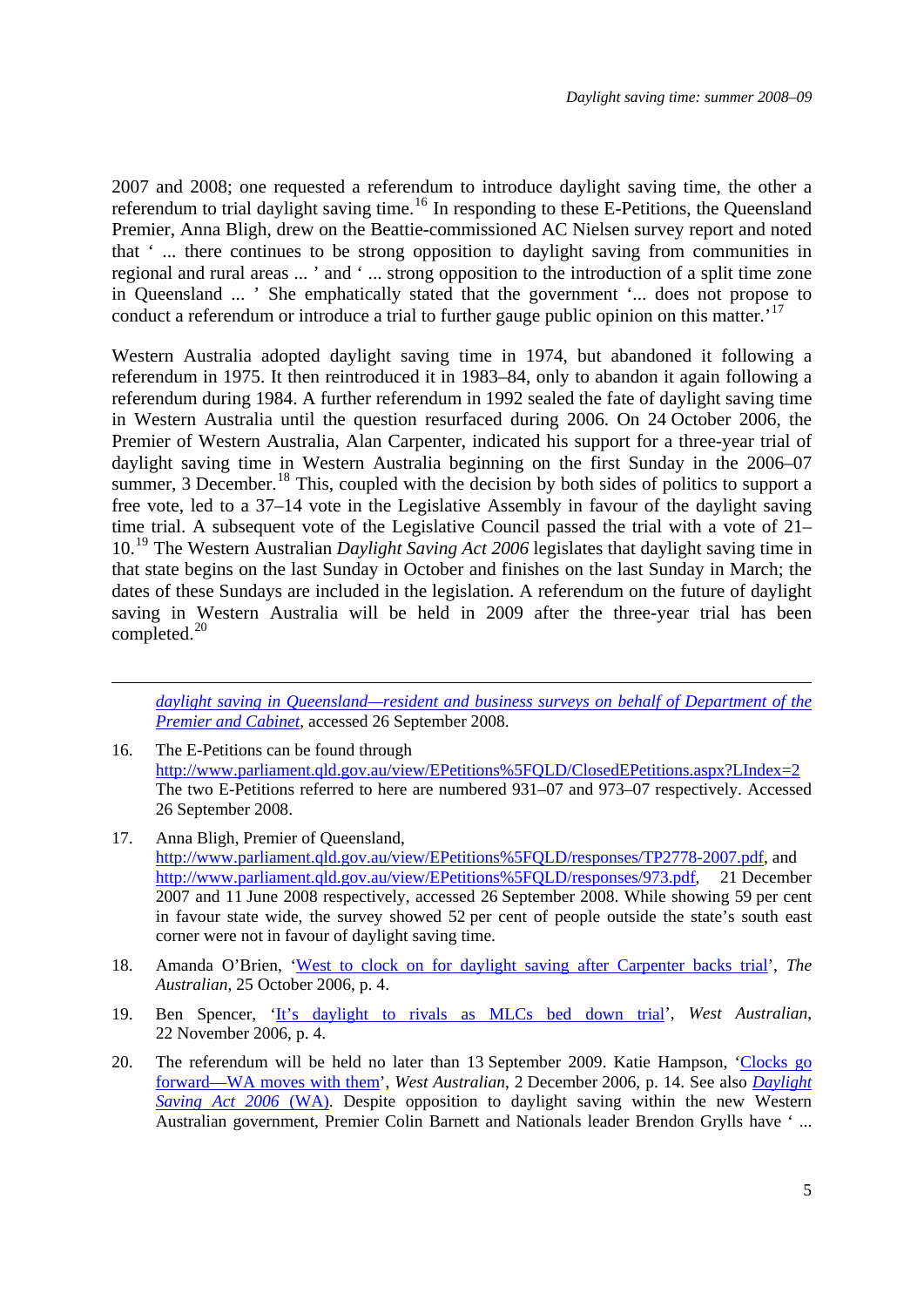<span id="page-7-0"></span>At the Council of Australian Governments' meeting in Canberra on 14 July 2006, the representatives of New South Wales, Victoria, South Australia, Tasmania and the Australian Capital Territory stated that they would consider synchronising the start and end dates for daylight saving time.<sup>[21](#page-7-0)</sup> In early 2007, the mainland jurisdictions agreed to bring forward the beginning of their daylight saving periods from the last Sunday in October to the first Sunday in October. These changes would bring them into line with Tasmania which starts daylight saving on that day. They also agreed to delay the end of the daylight saving period from the last Sunday in March to the first Sunday in April. Subsequently all these jurisdictions set the start date as the first Sunday in October and the end date as the first Sunday in April.<sup>[22](#page-7-0)</sup>

On 27 October 2008, the South Australian Minister for Industrial Relations, Paul Caica, invited South Australian people to comment on the extension to daylight saving time. He was reported as saying that the government of South Australia will use the public feedback to decide on whether to make permanent this year's extension to daylight saving time.<sup>[23](#page-7-0)</sup>

### **Referenda**

As indicated in the introduction above, the issue of daylight saving time has generated heated debate over the years because it impacts in a fundamental way on the manner in which people lead there lives.

Some of the arguments that people advance in favour of daylight saving time are that it increases the opportunities for after-work leisure activities and for shopping and that it reduces overall energy consumption. Arguments against the imposition of daylight saving time include that it increases economic costs and disrupts sleep patterns, particularly of children, at the times of changeover; it has an economic cost to people providing evening

recognised it [is] too late to avoid the final year of the trial.' Amanda Banks, ['Last daylight](http://parlinfo/parlInfo/search/display/display.w3p;adv=yes;db=;group=;holdingType=;id=;orderBy=customrank;page=0;query=Id%3A%22media%2Fpressclp%2FTRLR6%22;querytype=;rec=0;resCount=Default)  [saving trial unstoppable: Grylls'](http://parlinfo/parlInfo/search/display/display.w3p;adv=yes;db=;group=;holdingType=;id=;orderBy=customrank;page=0;query=Id%3A%22media%2Fpressclp%2FTRLR6%22;querytype=;rec=0;resCount=Default), *The West Australian*, 20 September 2008, p. 7.

- 21. Council of Australian Governments, *Communique*, 14 July 2006, [http://www.coag.gov.au/coag\\_meeting\\_outcomes/2006-07-14/index.cfm,](http://www.coag.gov.au/coag_meeting_outcomes/2006-07-14/index.cfm) accessed 26 September 2008.
- 22. The New South Wales *[Standard Time Amendment \(Daylight Saving\) Act 2007](http://www.legislation.nsw.gov.au/summarize/inforce/s/1/?xref=RecordType%3DACTTOC%20AND%20Year%3D2007%20AND%20Actno%3D44&nohits=y)* amended the *[Standard Time Act 1987](http://www.legislation.nsw.gov.au/summarize/inforce/s/1/?xref=RecordType%3DACTTOC%20AND%20Year%3D1987%20AND%20Actno%3D149&nohits=y)* so that daylight saving time starts in New South Wales on the first Sunday in October and finishes on the first Sunday in April. In Victoria the new arrangements were made by proclamation: Victoria Government Gazette, ['Proclamation of Daylight Savings](http://www.gazette.vic.gov.au/Gazettes2007/GG2007G035.pdf)  [2008—revoke proclamation made on the 3 August 1999'](http://www.gazette.vic.gov.au/Gazettes2007/GG2007G035.pdf), 30 August 2007, p. 1974, accessed 26 September 2008. In South Australia, the [Daylight Saving Regulations 2008](http://www.legislation.sa.gov.au/LZ/C/R/DAYLIGHT%20SAVING%20REGULATIONS%202008/CURRENT/2008.241.UN.RTF) give the daylight saving arrangements for the summer of 2008–09. Confirmation of these start and finish dates for the Australian Capital Territory are in the Chief Minister's Department, Governance Division, Office of Industrial Relations, [Daylight saving arrangements 2007–08](http://www.cmd.act.gov.au/__data/assets/pdf_file/0015/2049/daylightsaving2007-08.pdf), accessed 26 September 2008.
- 23. [Calls for feedback on daylight saving extension](http://www.premier.sa.gov.au/news.php?id=3828), 27 October 2008.

1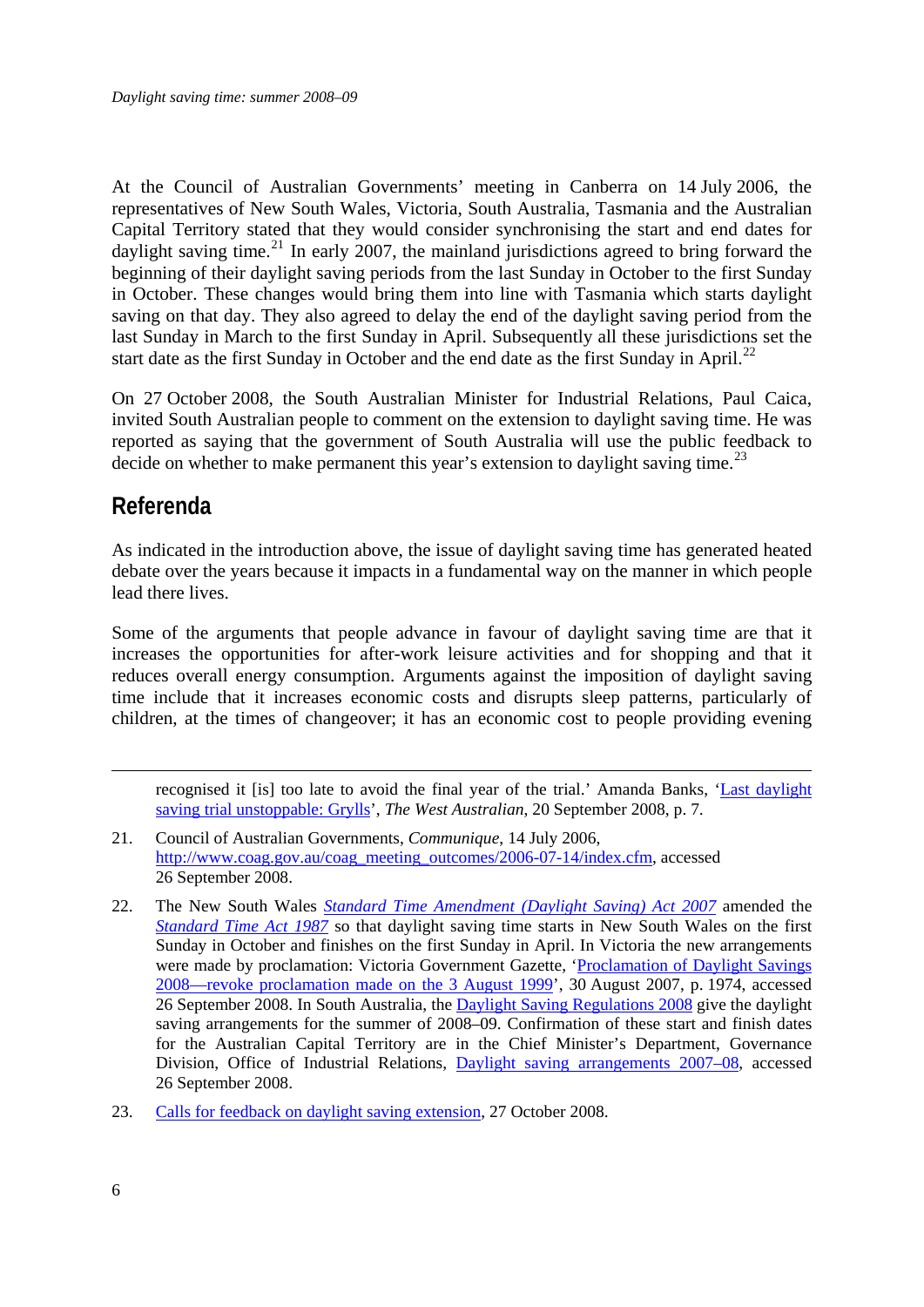<span id="page-8-0"></span>entertainment; and it is disruptive of the work lives of people such as farmers whose work lives are regulated by the sun.

Because of this controversy which appears difficult to resolve by normal parliamentary means, several states have conducted referenda to determine the views of electors.<sup>[24](#page-8-0)</sup> The following table shows results of recent daylight saving time referenda.<sup>[25](#page-8-0)</sup>

| <b>State</b>           | Date    | For $(\%)$ | Against (%) |
|------------------------|---------|------------|-------------|
| <b>New South Wales</b> | 1.5.76  | 68.42      | 31.58       |
| <b>Oueensland</b>      | 22.2.92 | 45.50      | 54.50       |
| South Australia        | 6.11.82 | 71.62      | 28.38       |
| Western Australia      | 8.3.75  | 46.34      | 53.66       |
| Western Australia      | 7.4.84  | 45.65      | 54.35       |
| Western Australia      | 4.4.92  | 46.86      | 53.14       |

#### **Daylight saving referenda**

### **Summer 2008–09**

<u>.</u>

For the 2008–09 summer, New South Wales, Victoria, South Australia, Tasmania and the Australian Capital Territory will all have daylight saving time running from 0200 Sunday 5 October 2008 to 0200 (0300 daylight saving time) Sunday 5 April 2009. Lord Howe Island clocks are moved forward half an hour during daylight saving time in New South Wales to

<sup>24</sup> A good introduction to the arguments for and against daylight saving time was put in the debates leading up to the current Western Australian trial. M. J. Birney, the MLA for Kalgoorlie, put the case for daylight saving on 25 October 2006 as did J. B. D'Orazio, the MLA for Ballajura. For these arguments see the [Birney speech](http://www.parliament.wa.gov.au/hansard/hans35.nsf/NFS/11c7426cfa5c7fe3c825728f0016b5f0?) and the [D'Orazio speech](http://www.parliament.wa.gov.au/hansard/hans35.nsf/NFS/124c2c7e9e90b653c825728f0016b76a?) in the Western Australian Hansard. The case against was put by a number of speakers in the Western Australian Legislative Assembly on 31 October 2006. [The arguments](http://www.parliament.wa.gov.au/hansard/hans35.nsf/NFS/7a74728fd9296ad9c825723d0026b97e?) are also in the Hansard for that day. As noted above, a good discussion of daylight saving time in Australia is in Graeme Davison, *The Unforgiving Minute: How Australians Learned to Tell the Time*, OUP, Melbourne, 1993, pp. 114–21.

<sup>25.</sup> The data in the table are from the sources which follow. For New South Wales see [http://www.lawlink.nsw.gov.au/Lawlink/cru/ll\\_cru.nsf/pages/cru\\_daylightsaving](http://www.lawlink.nsw.gov.au/Lawlink/cru/ll_cru.nsf/pages/cru_daylightsaving), accessed 26 September 2008; for Queensland see [http://www.ecq.qld.gov.au/data/portal/00000005/content/74832001045105224609.pdf,](http://www.ecq.qld.gov.au/data/portal/00000005/content/74832001045105224609.pdf) accessed 26 September 2008; for South Australia see [http://www.seo.sa.gov.au/apps/uploadedFiles/news/92/referendum\\_details.pdf](http://www.seo.sa.gov.au/apps/uploadedFiles/news/92/referendum_details.pdf); and for Western Australia see 'Big WA vote against daylight saving', *The Australian*, 26 March 1975, WA State Electoral Department, *Statistics Relating to the Referendum Held 7 April 1984*, and [http://www.parliament.wa.gov.au/hansard/hans35.nsf/\(Lookup+by+Page\)/20060111068005?op](http://www.parliament.wa.gov.au/hansard/hans35.nsf/(Lookup+by+Page)/20060111068005?opendocument) [endocument](http://www.parliament.wa.gov.au/hansard/hans35.nsf/(Lookup+by+Page)/20060111068005?opendocument). Web sites all accessed 26 September 2008.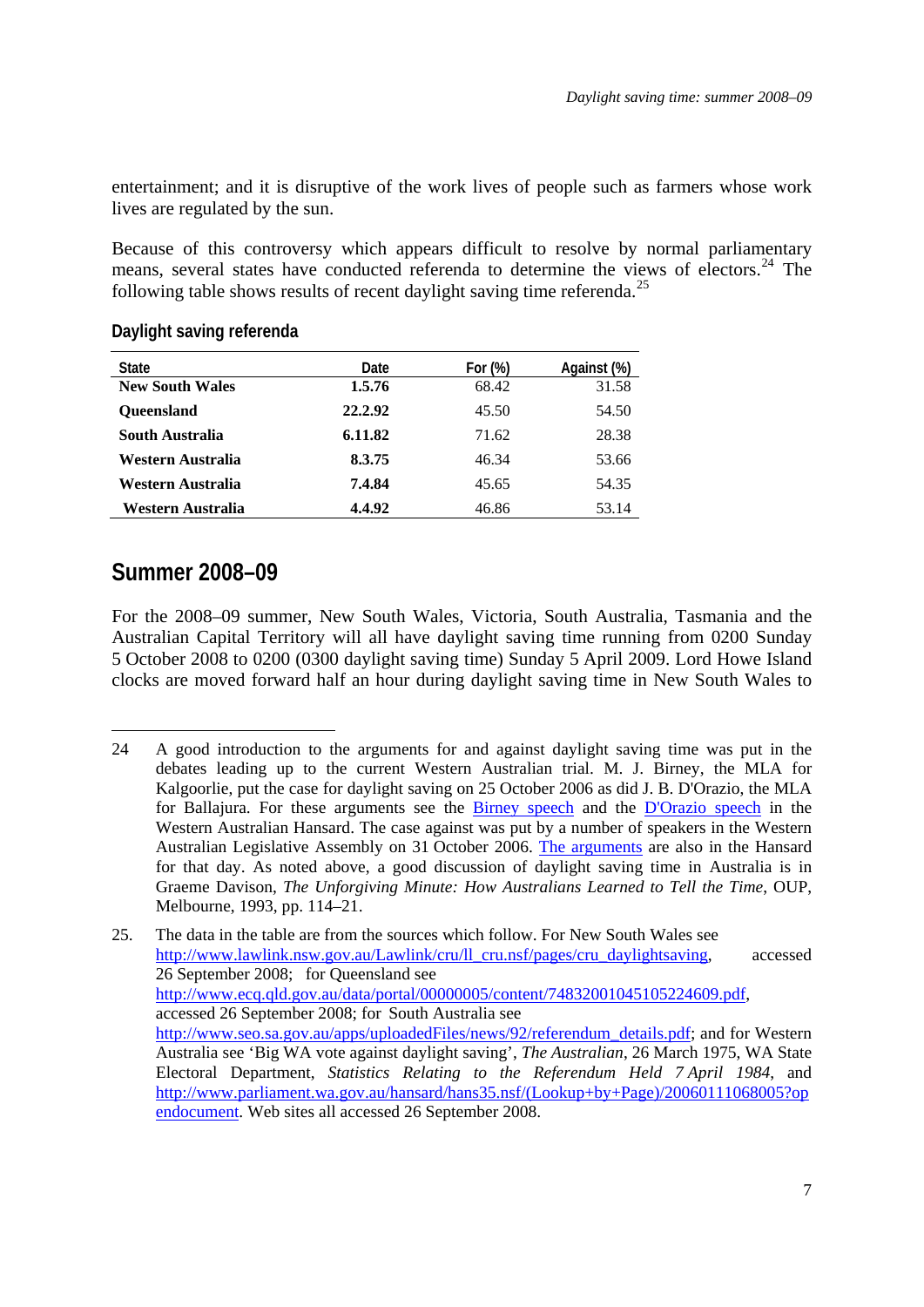<span id="page-9-0"></span>make them operate on the same time as New South Wales during the summer period. Macquarie Island observes daylight saving time in line with Tasmania.

According to its legislation, Western Australia is on daylight saving time from 0200 Sunday 26 October 2008 to 0200 (0300 daylight saving time) Sunday 29 March 2009.

Queensland, the Northern Territory, Norfolk Island, Christmas Island, the Cocos (Keeling) Islands and the three Antarctic bases, Casey, Davis and Mawson, do not observe daylight saving time. $26$ 

The table below shows Australian time zones for 2008–09 and how they relate to UTC.

**Australian time zones 2008–09** 

**Times in advance of Coordinated Universal Time (UTC)** 

|                                     | Date ranges |            |            |            |           |  |
|-------------------------------------|-------------|------------|------------|------------|-----------|--|
|                                     | To          | 5.10.2008  | 26.10.2008 | 29.03.2009 | From      |  |
| State or territory                  | 5.10.2008   | 26.10.2008 | 29.03.2009 | 5.04.2009  | 5.04.2009 |  |
|                                     |             |            |            |            |           |  |
| <b>New South Wales</b>              | 10:00       | 11:00      | 11:00      | 11:00      | 10:00     |  |
| <b>Victoria</b>                     | 10:00       | 11:00      | 11:00      | 11:00      | 10:00     |  |
| Queensland                          | 10:00       | 10:00      | 10:00      | 10:00      | 10:00     |  |
| South Australia                     | 9:30        | 10:30      | 10:30      | 10:30      | 9:30      |  |
| Western Australia                   | 8:00        | 8:00       | 9:00       | 8:00       | 8:00      |  |
| <b>Tasmania</b>                     | 10:00       | 11:00      | 11:00      | 11:00      | 10:00     |  |
| <b>Northern Territory</b>           | 9:30        | 9:30       | 9:30       | 9:30       | 9:30      |  |
| <b>Australian Capital Territory</b> | 10:00       | 11:00      | 11:00      | 11:00      | 10:00     |  |
| <b>Norfolk Island</b>               | 11:30       | 11:30      | 11:30      | 11:30      | 11:30     |  |
| Casey                               | 8:00        | 8:00       | 8:00       | 8:00       | 8:00      |  |
| <b>Davis</b>                        | 7:00        | 7:00       | 7:00       | 7:00       | 7:00      |  |
| <b>Mawson</b>                       | 6:00        | 6:00       | 6:00       | 6:00       | 6:00      |  |
| <b>Macquarie Island</b>             | 10:00       | 11:00      | 11:00      | 11:00      | 10:00     |  |
| <b>Cocos (Keeling) Islands</b>      | 6:30        | 6:30       | 6:30       | 6:30       | 6:30      |  |
| <b>Christmas Island</b>             | 7:00        | 7:00       | 7:00       | 7:00       | 7:00      |  |

The ready reckoner below shows times in Australian states and territories during the summer of 2008–09.

1

<sup>26.</sup> Information about the Antarctic bases from Australian Antarctic Division, 'Time', at [http://www.aad.gov.au/default.asp?casid=6213,](http://www.aad.gov.au/default.asp?casid=6213) accessed 26 September 2008; and by personal communication.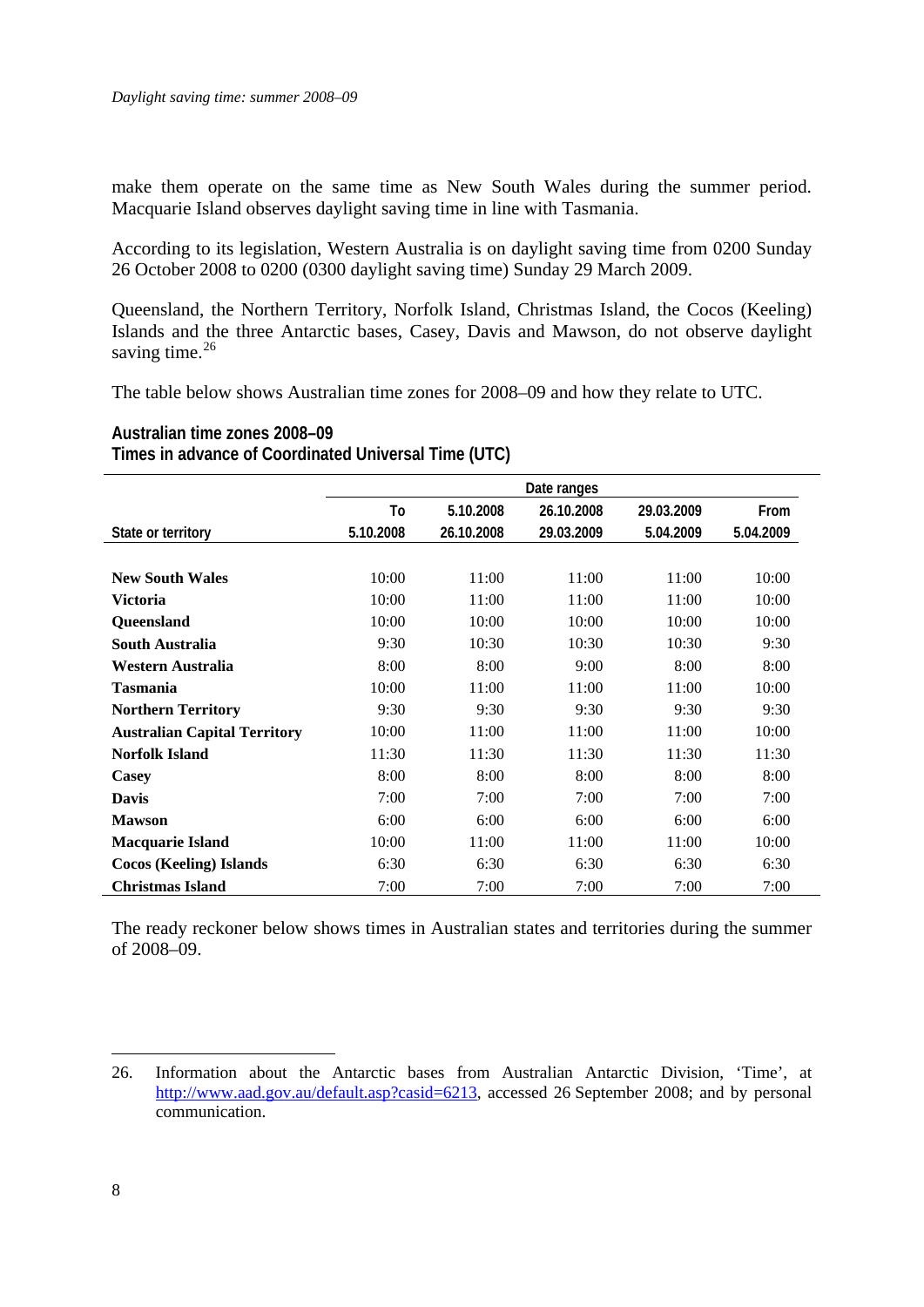#### **2008–09 DAYLIGHT SAVING TIME READY RECKONER**

**Christmas Island**

#### **To calculate the time difference between the states and territories in the left columns and your state or territory,**

|                                     | adjust by the amount shown in the table |            |           |           |                         |                                     |                         |         |           |         |           |
|-------------------------------------|-----------------------------------------|------------|-----------|-----------|-------------------------|-------------------------------------|-------------------------|---------|-----------|---------|-----------|
|                                     | Your state or territory                 |            |           |           | Your state or territory |                                     |                         |         |           |         |           |
| 5.10.2008 to 26.10.2008             | NSW, Vic,<br>Tas, ACT                   | <b>Qld</b> | <b>SA</b> | <b>WA</b> | NT                      | 29.03.2009 to 5.04.2009             | NSW, Vic,<br>Tas, ACT   | Qld     | <b>SA</b> | WA      | <b>NT</b> |
| <b>New South Wales</b>              | 0:00                                    | 1:00       | 0:30      | 3:00      | 1:30                    | <b>New South Wales</b>              | 0:00                    | 1:00    | 0:30      | 3:00    | 1:30      |
| Victoria                            | 0:00                                    | 1:00       | 0:30      | 3:00      | 1:30                    | <b>Victoria</b>                     | 0:00                    | 1:00    | 0:30      | 3:00    | 1:30      |
| Queensland                          | $-1:00$                                 | 0:00       | $-0:30$   | 2:00      | 0:30                    | <b>Oueensland</b>                   | $-1:00$                 | 0:00    | $-0:30$   | 2:00    | 0:30      |
| South Australia                     | $-0:30$                                 | 0:30       | 0:00      | 2:30      | 1:00                    | <b>South Australia</b>              | $-0:30$                 | 0:30    | 0:00      | 2:30    | 1:00      |
| Western Australia                   | $-3:00$                                 | $-2:00$    | $-2:30$   | 0:00      | $-1:30$                 | Western Australia                   | $-3:00$                 | $-2:00$ | $-2:30$   | 0:00    | $-1:30$   |
| Tasmania                            | 0:00                                    | 1:00       | 0:30      | 3:00      | 1:30                    | <b>Tasmania</b>                     | 0:00                    | 1:00    | 0:30      | 3:00    | 1:30      |
| <b>Northern Territory</b>           | $-1:30$                                 | $-0:30$    | $-1:00$   | 1:30      | 0:00                    | <b>Northern Territory</b>           | $-1:30$                 | $-0:30$ | $-1:00$   | 1:30    | 0:00      |
| <b>Australian Capital Territory</b> | 0:00                                    | 1:00       | 0:30      | 3:00      | 1:30                    | <b>Australian Capital Territory</b> | 0:00                    | 1:00    | 0:30      | 3:00    | 1:30      |
| <b>Lord Howe Island</b>             | 0:00                                    | 1:00       | 0:30      | 3:00      | 1:30                    | <b>Lord Howe Island</b>             | 0:00                    | 1:00    | 0:30      | 3:00    | 1:30      |
| Norfolk Island                      | 0:30                                    | 1:30       | 1:00      | 3:30      | 2:00                    | <b>Norfolk Island</b>               | 0:30                    | 1:30    | 1:00      | 3:30    | 2:00      |
| Casey                               | $-3:00$                                 | $-2:00$    | $-2:30$   | 0:00      | $-1:30$                 | Casey                               | $-3:00$                 | $-2:00$ | $-2:30$   | 0:00    | $-1:30$   |
| Davis                               | $-4:00$                                 | $-3:00$    | $-3:30$   | $-1:00$   | $-2:30$                 | <b>Davis</b>                        | $-4:00$                 | $-3:00$ | $-3:30$   | $-1:00$ | $-2:30$   |
| Mawson                              | $-5:00$                                 | $-4:00$    | $-4:30$   | $-2:00$   | $-3:30$                 | <b>Mawson</b>                       | $-5:00$                 | $-4:00$ | $-4:30$   | $-2:00$ | $-3:30$   |
| Macquarie Island                    | 0:00                                    | 1:00       | 0:30      | 3:00      | 1:30                    | <b>Macquarie Island</b>             | 0:00                    | 1:00    | 0:30      | 3:00    | 1:30      |
| <b>Cocos (Keeling) Islands</b>      | $-4:30$                                 | $-3:30$    | $-4:00$   | $-1.30$   | $-3:00$                 | <b>Cocos (Keeling) Islands</b>      | $-4:30$                 | $-3:30$ | $-4:00$   | $-1.30$ | $-3:00$   |
| <b>Christmas Island</b>             | $-4:00$                                 | $-3:00$    | $-3:30$   | $-1:00$   | $-2:30$                 | <b>Christmas Island</b>             | $-4:00$                 | $-3:00$ | $-3:30$   | $-1:00$ | $-2:30$   |
|                                     | Your state or territory                 |            |           |           |                         |                                     | Your state or territory |         |           |         |           |
|                                     |                                         |            |           |           |                         |                                     | NSW, Vic,               |         |           |         |           |
| 26.10.2008 to 29.03.2009            | NSW, Vic,<br>Tas, ACT                   | <b>Qld</b> | <b>SA</b> | WA        | <b>NT</b>               | From 5.04.2009                      | Qld, Tas,<br><b>ACT</b> | SA, NT  | <b>WA</b> |         |           |
| <b>New South Wales</b>              |                                         |            |           |           |                         | <b>New South Wales</b>              | 0:00                    |         | 2:00      |         |           |
|                                     | 0:00                                    | 1:00       | 0:30      | 2:00      | 1:30                    |                                     |                         | 0:30    |           |         |           |
| Victoria                            | 0:00                                    | 1:00       | 0:30      | 2:00      | 1:30                    | <b>Victoria</b>                     | 0:00                    | 0:30    | 2:00      |         |           |
| Queensland                          | $-1:00$                                 | 0:00       | $-0:30$   | 1:00      | 0:30                    | <b>Oueensland</b>                   | 0:00                    | 0:30    | 2:00      |         |           |
| South Australia                     | $-0:30$                                 | 0:30       | 0:00      | 1:30      | 1:00                    | <b>South Australia</b>              | $-0:30$                 | 0:00    | 1:30      |         |           |
| Western Australia                   | $-2:00$                                 | $-1:00$    | $-1:30$   | 0:00      | $-0:30$                 | Western Australia                   | $-2:00$                 | $-1:30$ | 0:00      |         |           |
| Tasmania                            | 0:00                                    | 1:00       | 0:30      | 2:00      | 1:30                    | Tasmania                            | 0:00                    | 0:30    | 2:00      |         |           |
| <b>Northern Territory</b>           | $-1:30$                                 | $-0:30$    | $-1:00$   | 0:30      | 0:00                    | <b>Northern Territory</b>           | $-0:30$                 | 0:00    | 1:30      |         |           |
| <b>Australian Capital Territory</b> | 0:00                                    | 1:00       | 0:30      | 2:00      | 1:30                    | <b>Australian Capital Territory</b> | 0:00                    | 0:30    | 2:00      |         |           |
| <b>Lord Howe Island</b>             | 0:00                                    | 1:00       | 0:30      | 2:00      | 1:30                    | <b>Lord Howe Island</b>             | 0:30                    | 1:00    | 2:30      |         |           |
| Norfolk Island                      | 0:30                                    | 1:30       | 1:00      | 2:30      | 2:00                    | <b>Norfolk Island</b>               | 1:30                    | 2:00    | 3:30      |         |           |
| Casey                               | $-3:00$                                 | $-2:00$    | $-2:30$   | $-1:00$   | $-1:30$                 | Casey                               | $-2:00$                 | $-1:30$ | 0:00      |         |           |
| <b>Davis</b>                        | $-4:00$                                 | $-3:00$    | $-3:30$   | $-2:00$   | $-2:30$                 | <b>Davis</b>                        | $-3:00$                 | $-2:30$ | $-1:00$   |         |           |
| <b>Mawson</b>                       | $-5:00$                                 | $-4:00$    | $-4:30$   | $-3:00$   | $-3:30$                 | <b>Mawson</b>                       | $-4:00$                 | $-3:30$ | $-2:00$   |         |           |
| Macquarie Island                    | 0:00                                    | 1:00       | 0:30      | 2:00      | 1:30                    | <b>Macquarie Island</b>             | 0:00                    | 0:30    | 2:00      |         |           |

.30 :00

**Cocos (Keeling) Islands** -4:30 -3:30 -4:00 -2.30 -3:00 **Cocos (Keeling) Islands** -3:30 -3:00 -1.30

-4:00 -3:00 -3:30 -2 -2:30 **Christmas Island** -3:00 -2:30 -1:00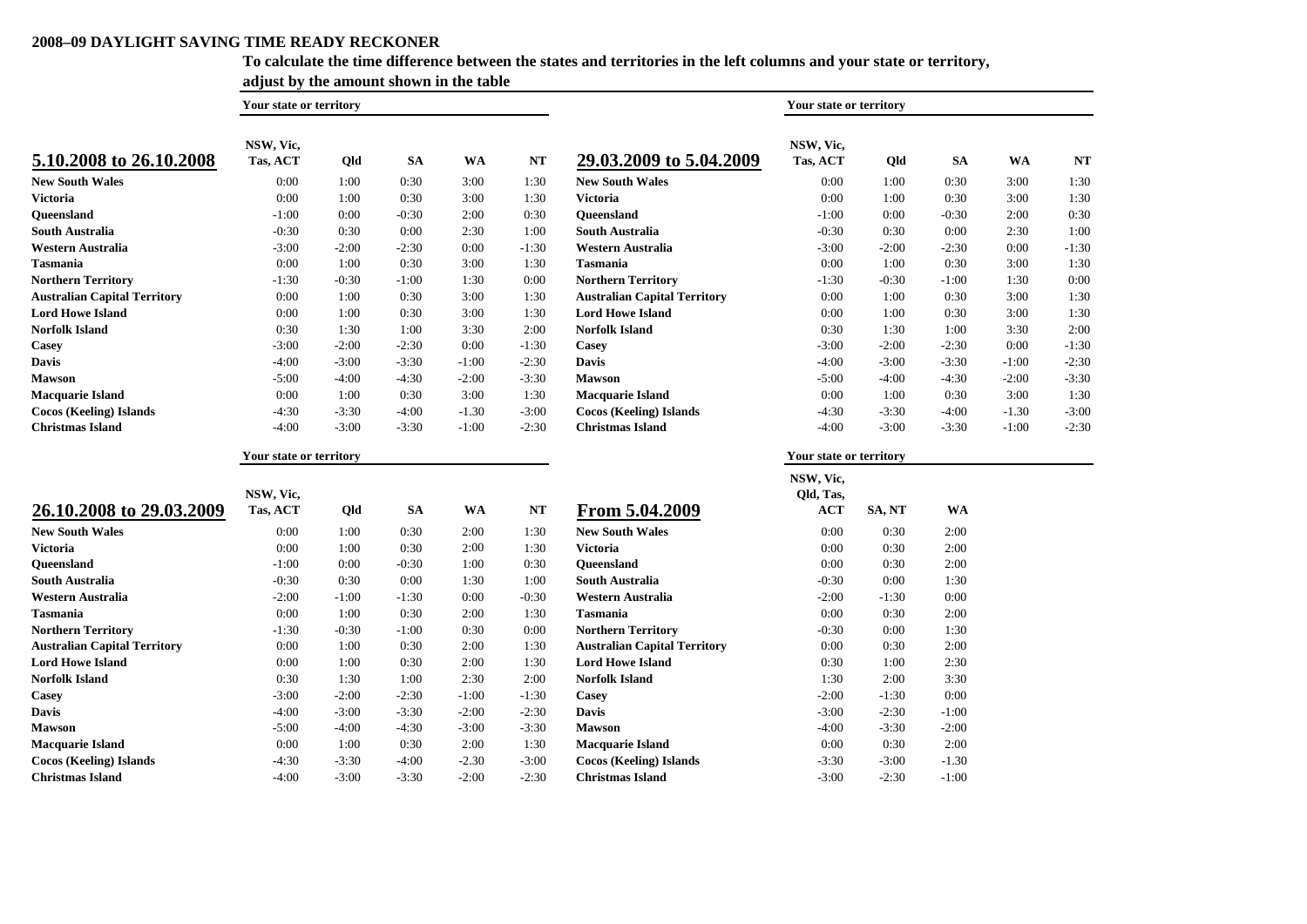# <span id="page-11-0"></span>**Appendix 1. State and territory legislation**

### **New South Wales**

Standard Time Act 1987

### **Victoria**

Supreme Court Act 1986

Summer Time Act 1972

### **Queensland**

Standard Time Act 1894

### **South Australia**

The Standard Time Act 1898

Daylight Saving Act 1971

Daylight Saving Regulations 2008

### **Western Australia**

Standard Time Act 2005

Daylight Saving Act 2006

#### **Tasmania**

Standard Time Act 1895

Daylight Saving Act 1968

### **Northern Territory**

Standard Time Act 2005

## **Australian Capital Territory**

Standard Time and Summer Time Act 1972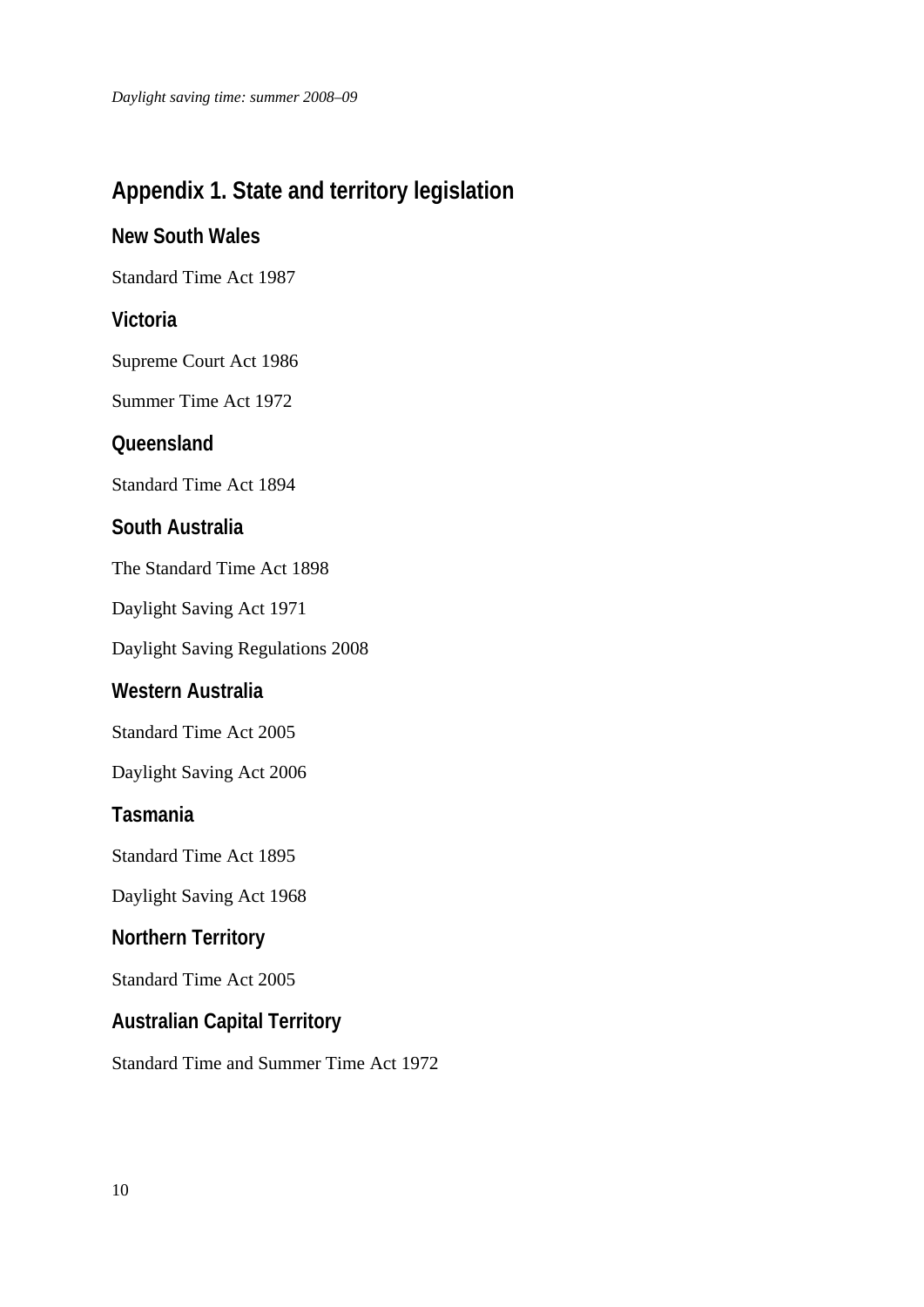## <span id="page-12-0"></span>**Appendix 2. Wartime legislation**

### **First World War**

For the First World War, the legislation was the *Daylight Saving Act 1916*. It came into force on 1 January 1917.

Section 4 of that Act says: 'Notwithstanding anything contained in any Act or State Act, from the hour of two in the morning of the day upon which this Act commences [1 January 1917] until the hour of two in the morning of the last Sunday in March next following that day, and thereafter from the hour of two in the morning of the last Sunday in September in each year until the hour of two in the morning of the last Sunday in March in the following year, Australian clock time shall, as regards each State and Territory being part of the Commonwealth, be one hour in advance of standard time.'

Section 2 of the Act stipulates that the Act should stay 'in force for the duration of the war and six months thereafter, but no longer'. However, according to Ernest Scott people felt there was not enough twilight to make it worthwhile and people in rural and regional areas were not happy with it.<sup>[27](#page-12-0)</sup> The Act was therefore repealed by the *Daylight Saving Repeal Act 1917*. This was passed in September 1917 and took effect immediately. Both Acts appear to rely on the Commonwealth's wartime defence power, as it has not been established whether the Commonwealth has any power to legislate in this area.

### **Second World War**

For the Second World War, the legislation was Statutory Rule no. 392 of 1942. This was an amendment to the National Security (Supplementary) Regulations and was published in the Government Gazette on 10 September 1942. The text says: 'Regulation 28 of the National Security (Supplementary) Regulations is amended by adding at the end thereof the following subregulation: "(2.) Notwithstanding anything contained in any law of the Commonwealth or of any State or Territory, from the hour of two o'clock in the morning of Sunday, the twentyseventh day of September, 1942, until the hour of two o'clock in the morning of Sunday, the twenty-eighth day of March, 1943, summer time shall, in respect of each State and Territory, be one hour in advance of standard time." ' Under this statutory rule, daylight saving ended on 28 March 1943 but Statutory Rule no. 241 of 1943 extended daylight saving time to March 1944, this time excluding Western Australia by repealing and substituting subregulation 2. On 22 August 1944, Federal Cabinet agreed: 'That unless the Premiers expressed a wish to retain the daylight saving arrangement it should not be reintroduced.'

<sup>1</sup> 27. Ernest Scott, 'Australia during the war', *Official history of Australia in the war of 1914–1918*, vol. 11, Angus & Robertson, Sydney, 1943.